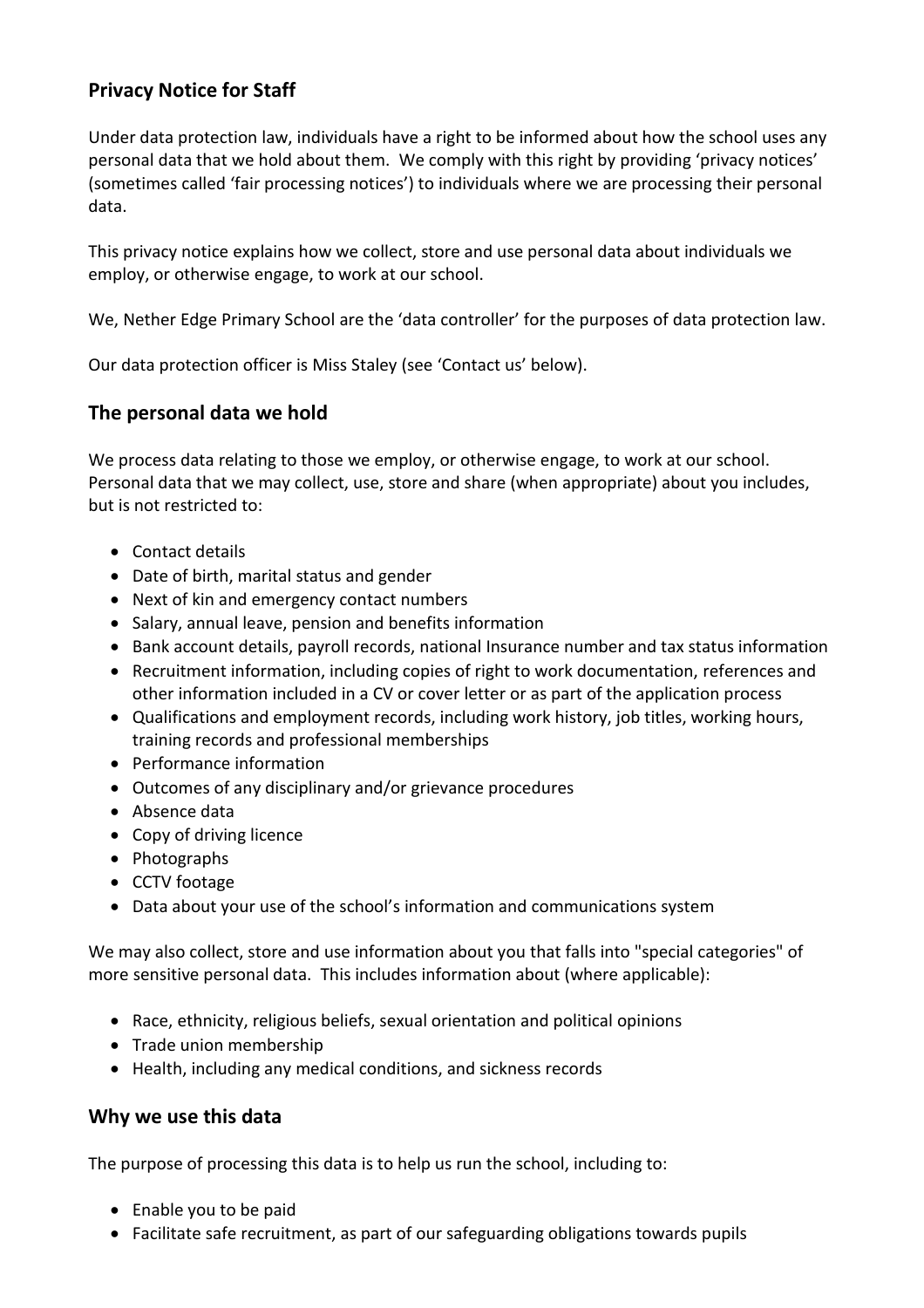- Support effective performance management
- Inform our recruitment and retention policies
- Allow better financial modelling and planning
- Enable ethnicity and disability monitoring
- Improve the management of workforce data across the sector
- Support the work of the School Teachers' Review Body

## **Our lawful basis for using this data**

We only collect and use personal information about you when the law allows us to. Most commonly, we use it where we need to:

- Fulfil a contract we have entered into with you
- Comply with a legal obligation
- Carry out a task in the public interest

Less commonly, we may also use personal information about you where:

- You have given us consent to use it in a certain way
- We need to protect your vital interests (or someone else's interests)
- We have legitimate interests in processing the data for example, for information and system security and the prevention and detection of fraud

Where you have provided us with consent to use your data, you may withdraw this consent at any time. We will make this clear when requesting your consent, and explain how you go about withdrawing consent if you wish to do so.

Some of the reasons listed above for collecting and using personal information about you overlap, and there may be several grounds which justify the school's use of your data.

## **Collecting this information**

While the majority of information we collect from you is mandatory, there is some information that you can choose whether or not to provide to us.

Whenever we seek to collect information from you, we make it clear whether you must provide this information (and if so, what the possible consequences are of not complying), or whether you have a choice.

## **How we store this data**

We create and maintain an employment file for each staff member. The information contained in this file is kept secure and is only used for purposes directly relevant to your employment.

Once your employment with us has ended, we will retain this file and delete the information in it in accordance with. This will be done in accordance with the Information and Records Management Society's toolkit for Schools.

The toolkit is available to view online at *[Information and Records Managem](http://irms.org.uk/?page=schoolstoolkit&terms=%22toolkit+and+schools%22)ent Society's toolkit for [schools.](http://irms.org.uk/?page=schoolstoolkit&terms=%22toolkit+and+schools%22)*

### **Data sharing**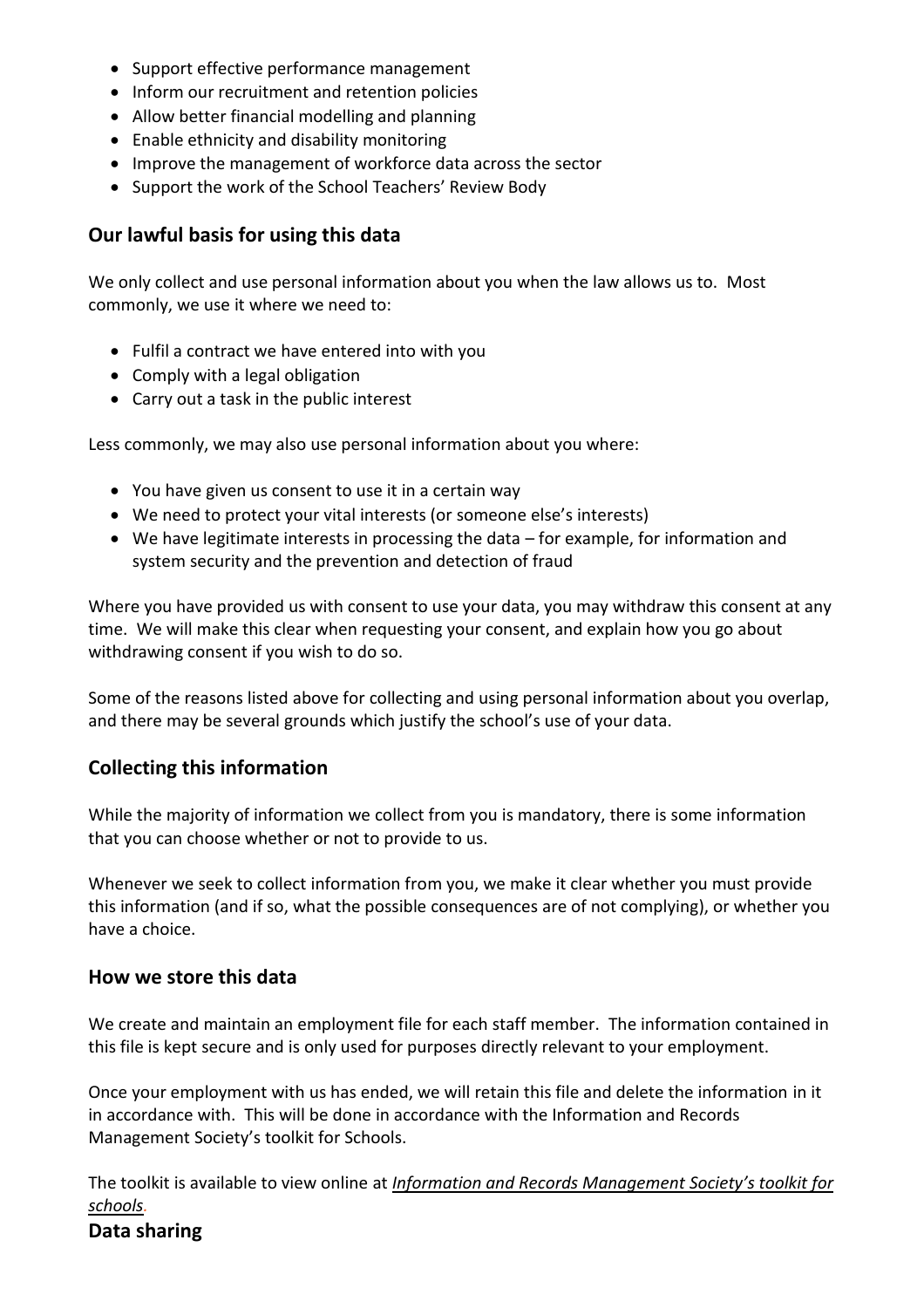We do not share information about you with any third party without your consent unless the law and our policies allow us to do so.

Where it is legally required, or necessary (and it complies with data protection law) we may share personal information about you with:

- Our local authority
- The Department for Education
- Central and local government
- Educators and examining bodies
- Our regulator, Ofsted
- Suppliers and service providers to enable them to provide the service we have contracted them for, such as payroll
- Financial organisations
- Our auditors
- Trade unions and associations
- Health authorities in a health or medical emergency where you are not able to consent
- Security organisations
- Health organisations such as occupational health
- Law enforcement organisations and courts
- Professional bodies
- Employment and recruitment agencies when providing references for example

## **Transferring data internationally**

Where we transfer personal data to a country or territory outside the European Economic Area, we will do so in accordance with data protection law.

## **Your rights**

### **How to access personal information we hold about you**

Individuals have a right to make a **'subject access request'** to gain access to personal information that the school holds about them.

If you make a subject access request, and if we do hold information about you, we will:

- Give you a description of it
- Tell you why we are holding and processing it, and how long we will keep it for
- Explain where we got it from, if not from you
- Tell you who it has been, or will be, shared with
- Let you know whether any automated decision-making is being applied to the data, and any consequences of this
- Give you a copy of the information in an intelligible form

You may also have the right for your personal information to be transmitted electronically to another organisation in certain circumstances.

If you would like to make a request, please contact our data protection officer.